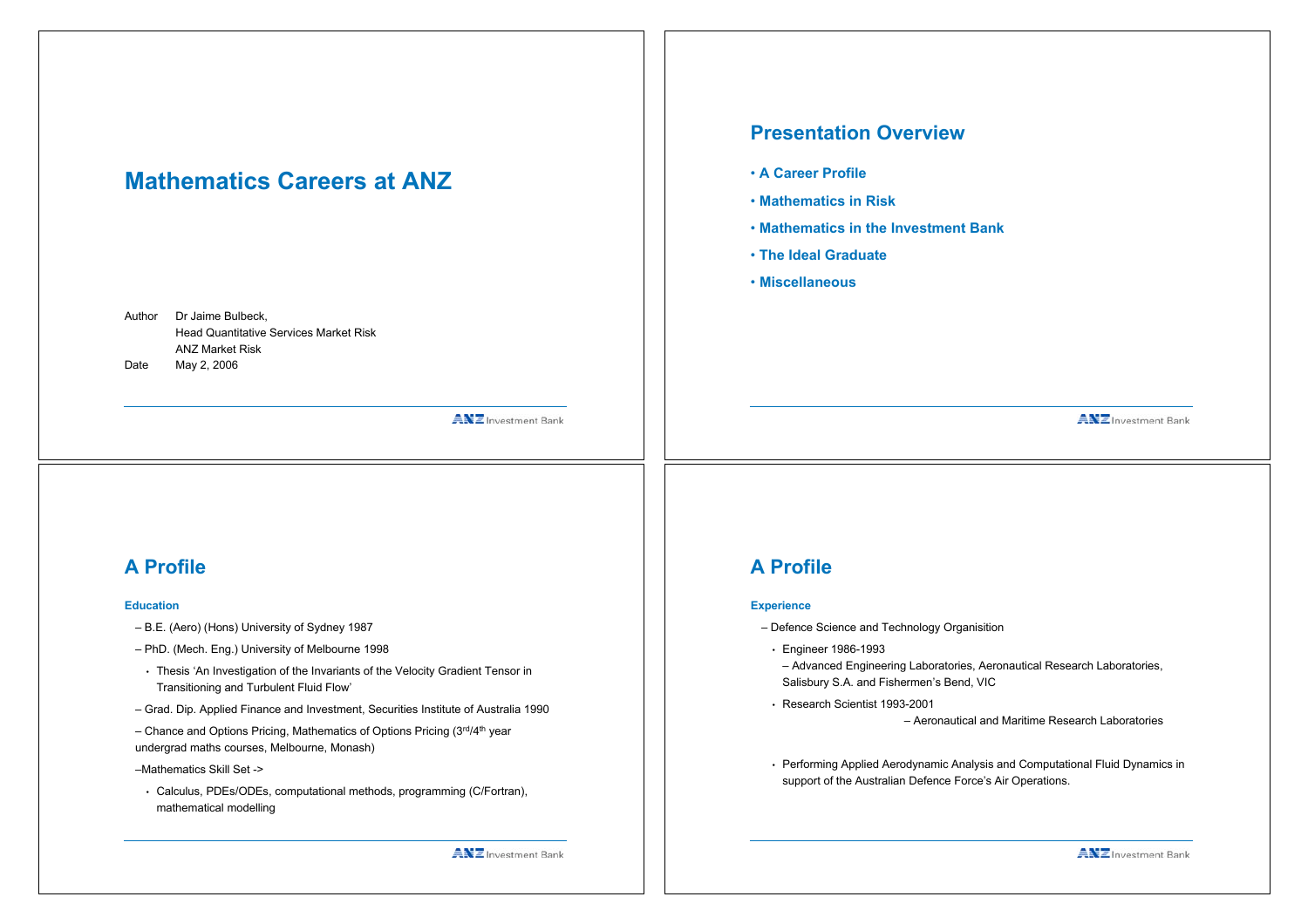

**ANZ** Investment Bank

| View Favorites Tools<br>Help<br>File<br>Frit.                                                                                                                                |                       |                          |      |                                      |                          |                                                                               |                |                          |  |  |  |
|------------------------------------------------------------------------------------------------------------------------------------------------------------------------------|-----------------------|--------------------------|------|--------------------------------------|--------------------------|-------------------------------------------------------------------------------|----------------|--------------------------|--|--|--|
| <b>@Search @Favorites @Media @ B- @ ME</b><br>l 21<br>₩<br>$\Leftrightarrow$ Back $\star$ $\Rightarrow$                                                                      |                       |                          |      |                                      |                          |                                                                               |                |                          |  |  |  |
| Address et http://www.wimott.com/searchresults.cfm                                                                                                                           |                       |                          |      |                                      |                          | $\overline{\phantom{a}}$                                                      | $\approx$ Go   | Links <sup>»</sup>       |  |  |  |
| <b>Ouantitative Finance for Actuaries</b><br>Classroom programme or live distance learning - lune 6th 2006<br>SERVING THE QUANTITATIVE FINANCE COMMUNITY                     | Paul Wilmott - 7 city |                          |      |                                      |                          |                                                                               |                |                          |  |  |  |
|                                                                                                                                                                              |                       |                          |      |                                      | Forum Navigation: Select |                                                                               |                | $\overline{\phantom{a}}$ |  |  |  |
|                                                                                                                                                                              |                       |                          |      |                                      |                          | search bookshop today help file-share audio-visual articles forums home login |                |                          |  |  |  |
| <b>Topic</b>                                                                                                                                                                 |                       |                          |      | Replies Views Category               | Originator               | <b>Last Post</b>                                                              |                |                          |  |  |  |
| Senior Equity Derivatives Quantitative Analyst - London - EExcellent                                                                                                         |                       | $^{\circ}$               | 227  | Jobs Board                           | Administrator            | Wed Apr 26, 06 02:20 PM<br>by Administrator                                   |                |                          |  |  |  |
| back.                                                                                                                                                                        |                       |                          |      |                                      |                          |                                                                               |                |                          |  |  |  |
| Senior Java Developer - Fixed Income (Mortgage and Derivatives) - New York -                                                                                                 |                       | $\bullet$                | 307  | <b>Jobs Board</b>                    | Huxley                   | Tue Apr 25, 06 09:13 PM                                                       |                |                          |  |  |  |
| \$180-260,000 - HUX2841                                                                                                                                                      |                       |                          |      |                                      |                          |                                                                               | by Huxley      |                          |  |  |  |
| Senior Sales Structured Credit - Frankfurt, Germany - Negotiable - HUX2831                                                                                                   |                       | $\circ$                  | 1253 | <b>Jobs Board</b>                    | Huxley                   | Fri Apr 21, 06 09:50 PM                                                       | by Huxley      |                          |  |  |  |
| Senior Equity Analyst Leading House - Amsterdam - Negotiable - 65-95K+OTE -<br><b>HUX2829</b>                                                                                |                       | $^{\circ}$               | 1367 | Jobs Board                           | Huxley                   | Thu Apr 20, 06 11:43 PM                                                       | by Huxley      |                          |  |  |  |
| Fund Derivatives Structurer (VP to Senior VP) - UK - ECompetitive Package -                                                                                                  |                       | $^{\circ}$               | 1385 | Jobs Board                           | Huxley                   | Thu Apr 20, 06 11:38 PM                                                       | by Huxley      |                          |  |  |  |
| <b>HUX2826</b>                                                                                                                                                               |                       | $^{\circ}$               | 2583 | Jobs Board                           | Huxley                   | Wed Apr 19, 06 03:24 PM                                                       | by Huxley      |                          |  |  |  |
| Senior Developer/Manager(C++/UNIX) - Front Office - New You: - From \$200,000+<br>- HUX2824                                                                                  |                       |                          |      |                                      |                          |                                                                               |                |                          |  |  |  |
| Senior FX Structurer - US Investment Bank - London - EMarket Rate - HUX282:                                                                                                  |                       | 'n                       | 1569 | <b>Jobs Board</b>                    | Huxley                   | Wed Apr 19, 06 03:20 PM                                                       | by Huxley      |                          |  |  |  |
| Senior Quant Analyst / Developer - Front Office IR Trading - Global IB -<br>ondon/Singapore - £200-300K Pack - MILL322                                                       |                       | $\circ$                  | 1720 |                                      |                          | Jobs Board MillarAssociates Tue Apr 18, 06 04:28 PM<br>by Millar Associates   |                |                          |  |  |  |
| Senior Credit/Fixed Income Ouant - Leading IB - London - Total Package £250-<br>500K - MILL321                                                                               |                       | $\circ$                  | 1731 |                                      |                          | Jobs Board MillarAssociates Tue Apr 18, 06 04:26 PM<br>by Millar Associates   |                |                          |  |  |  |
| Senior Fixed Income Asset Management Quant - New York/London - 15093                                                                                                         |                       | $\circ$                  | 1749 | <b>Jobs Board</b>                    | FleetSearch              | Tue Apr 18, 06 01:24 PM                                                       | by FleetSearch |                          |  |  |  |
| Senior Relationship Manager - Institutional Banking - Brussels - Negotiable -<br><b>HUX2815</b><br>Senior Ouantitative Analyst - Interest Rate Hybrids - London - £100,000 - |                       | $^{\circ}$<br>$^{\circ}$ | 1660 | <b>Jobs Board</b><br>2415 Jobs Board | Huxley<br>Huxley         | Tue Apr 18, 06 12:57 PM<br>Wed Apr 12, 06 01:48 PM                            | by Huxley      |                          |  |  |  |

**ANZ**

•**Household Name** •**Top 5 Australian Company**

•**Assets ~AUD\$300bn** •**Worth ~AUD\$40bn** •**~30 000 employees**

# **A Profile**

#### **Experience**

- ANZ Market Risk
- Quantitative Analyst 2001-
- Performing quantitative financial analysis in support of ANZ's Investment Banking operations



**ANZ** Investment Bank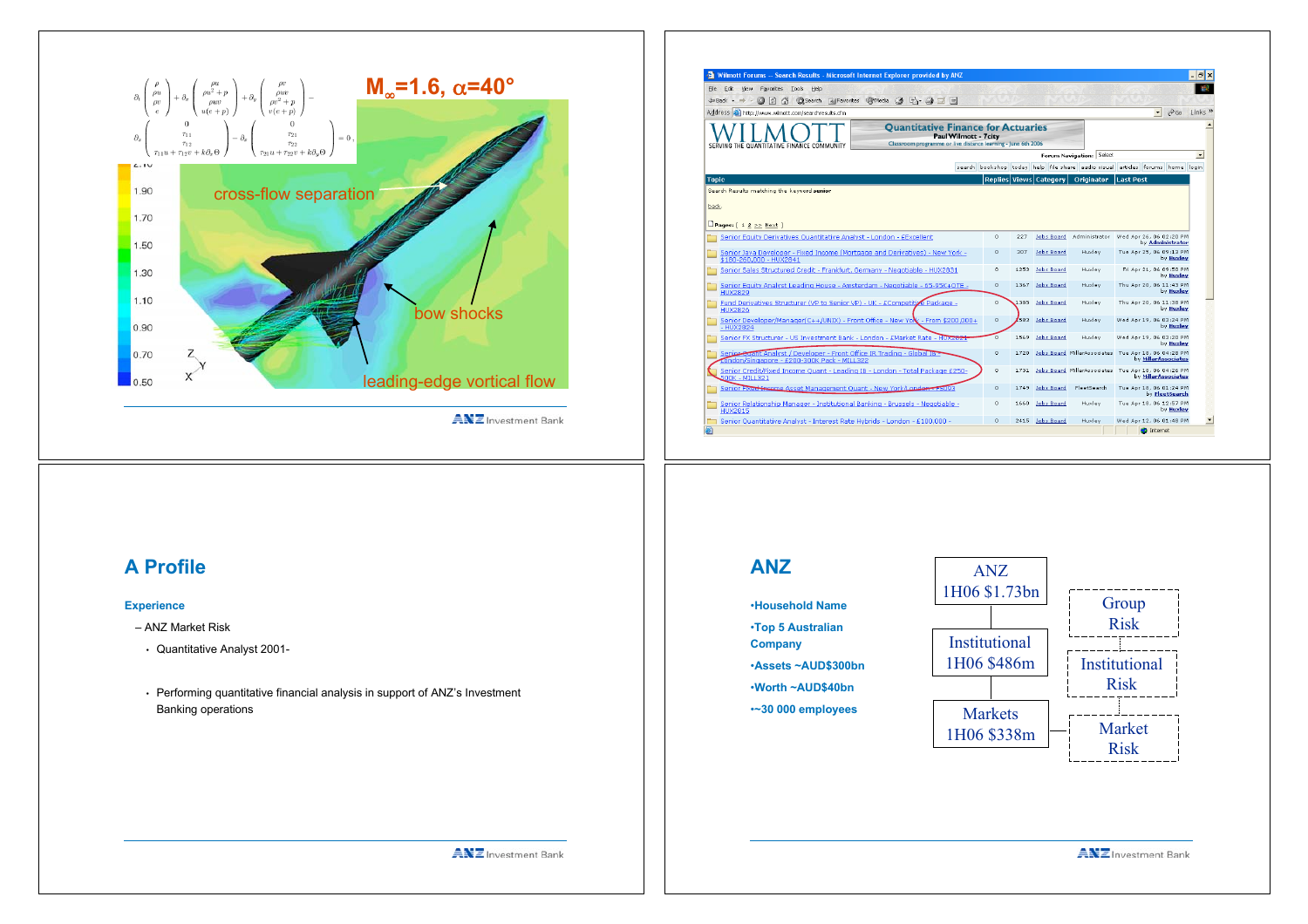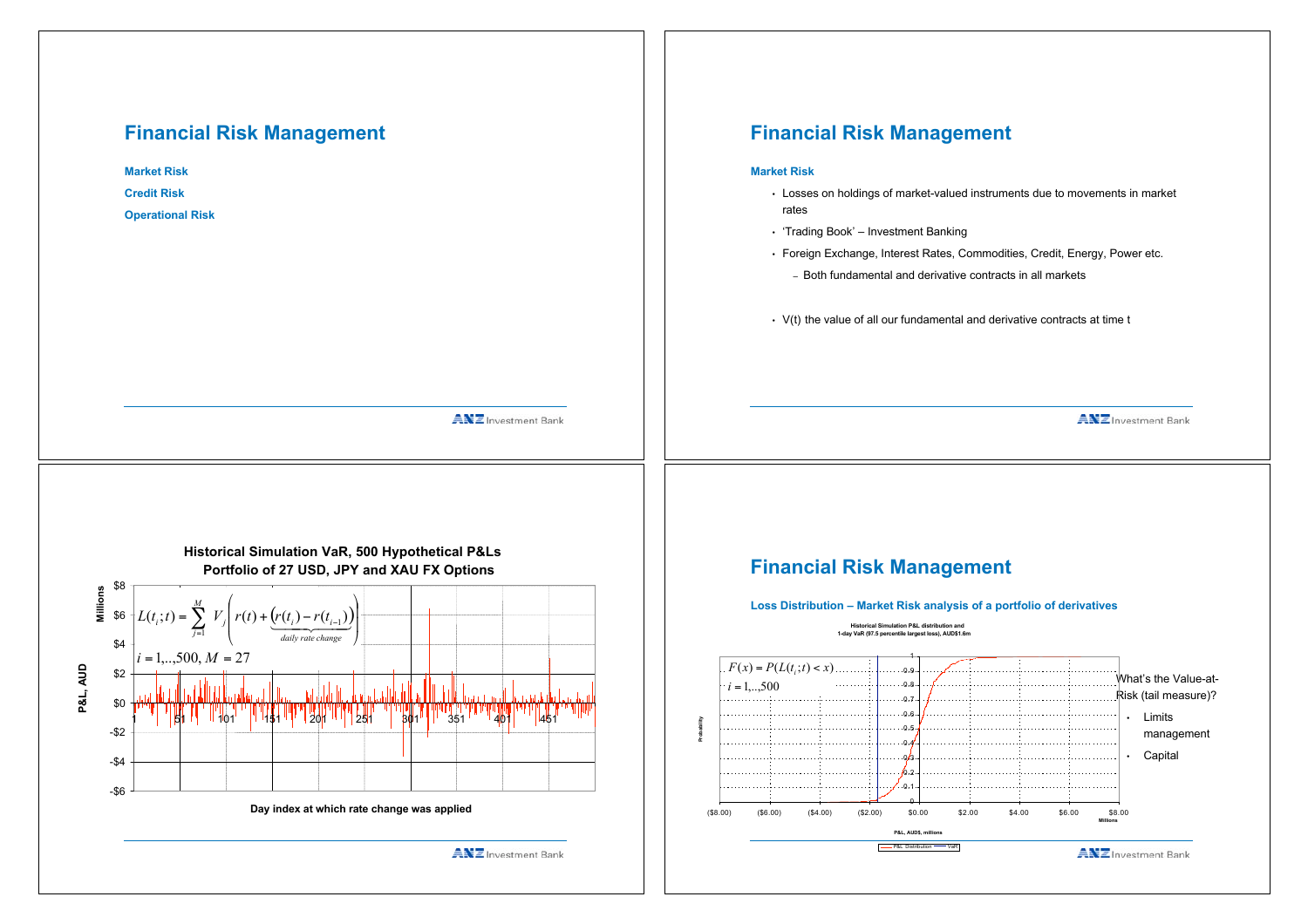# **Financial Risk Management**

#### **Market Risk**

- Losses on holdings of market-valued instruments due to movements in market rates
- 'Trading Book' Investment Banking
- Foreign Exchange, Interest Rates, Commodities, Credit, Energy, Power etc.

#### **Credit Risk**

- Loss due to default of a counterparty to whom money has been lent
- 'Banking Book' Commerical+Retail Banking
- Home loans, credit cards, loan facilities, line-of-credit etc

#### **ANZ** Investment Bank

### **Financial Risk Management**



**ANZ** Investment Bank

" #

### **Investment Banking**

#### **Derivatives – the Sell Side and the Buy Side**

Investment Banking primarily 'Sell-side' – bank will package up products containing derivatives for clients to buy, whether for risk management or investment purposes.

Asset management 'Buy-side' – asset managers will make investments involving derivatives, taking a view on market direction

### **Investment Banking**

#### **Derivatives Pricing and Risk Management**

No Arbitrage Pricing Theory (Black/Scholes/Merton)

can construct a self-financing portfolio to replicate the derivative using a predictable trading strategy

Valuation is risk-neutral – the sell-side is agnostic to market direction or 'risk-neutral'. The initial value of the self-financing portfolio is the same regardless of where the market moves

Sell-side will make its money by selling a derivative for more than the value of the replicating portfolio – goal is **RISK-FREE PROFITS**

Heavy Quant work involved in construction of the underlying rate models and derivative pricing models, construction of the replicating portfolios, measurement of residual risks – difficult and lucrative

**ANZ** Investment Bank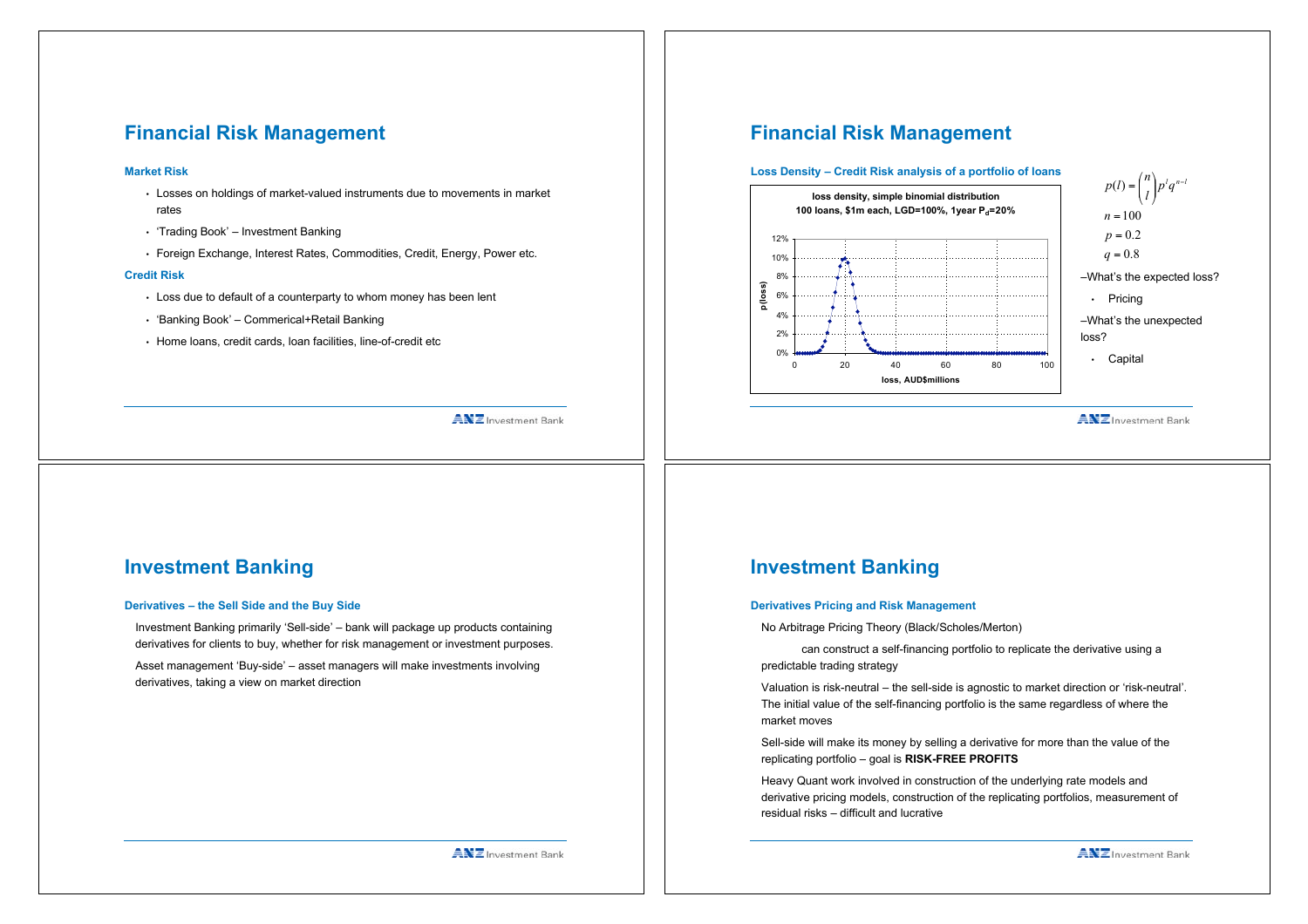# **Investment Banking**

#### **Derivatives Pricing and Risk Management**

e.g. Black-Scholes underlying SDE (Geometric Brownian Motion) for *Xt*

Let  $q(X<sub>T</sub>)$  be the price of a derivative at maturity t=T. Application of Pricing Theory and use of the Feymac-Kac formula gives the PDE for the value of the derivative  $dX_t = \mu X_t dt + \sigma X_t dB_t$ 

$$
\frac{\partial f(x,t)}{\partial t} + \frac{1}{2}\sigma^2 \frac{\partial^2 f(x,t)}{\partial x^2} + r \frac{\partial^2 f(x,t)}{\partial x^2} = rf(x,t)
$$

with *f(x,T)=g(x)* and *r* equal to the risk-free interest rate.

If the derivative is a call option,  $g(x)=(x-K)+$  and the solution to this equation is the classic Black Scholes option pricing formula

$$
f(S,0) = \left[ SN(d_1) - Ke^{-rT}N(d_1 - \sigma\sqrt{T}) \right] d_1 = \frac{\ln\left[\frac{S}{K}\right] + (r + \frac{1}{2}\sigma^2)T}{\sigma\sqrt{T}}
$$

**ANZ** Investment Bank

# **Investment Banking**

#### **Derivatives Pricing and Risk Management**

Example – Gold-Linked Note

Investment bank may 'manufacture' a fixed income note for an investor linked to the price of Gold:

Note details:

1y maturity, USD\$10m, offered Dec04

Coupon & principal paid at expiry

Coupon 14% if gold stays between USD400-500/oz during '05

otherwise 2%

Suitable for a wholesale investor keen to take a view on the Gold Price during '05.

Replicated using a combination of a zero coupon bond and a double-no touch gold option, priced using Black/Scholes with volatility smile corrections – in effect, the investor has sold the gold option for less than the investment bank can buy the fundamental components

**ANZ** Investment Bank

# **Investment Banking**

#### **Proprietary Trading**

"Buy-Side" of investment banking

Uses statistical analysis to identify trading opportunities

### **Quant Groups at ANZ**

| $m$ arkets ~ $\sigma$ |
|-----------------------|
| Market Risk $\sim$ 4  |
| Credit Risk $\sim$ 8  |

**Markets ~ 8**

**Other Businesses ~ 10**

**All up – approx 30**

**ANZ** Investment Bank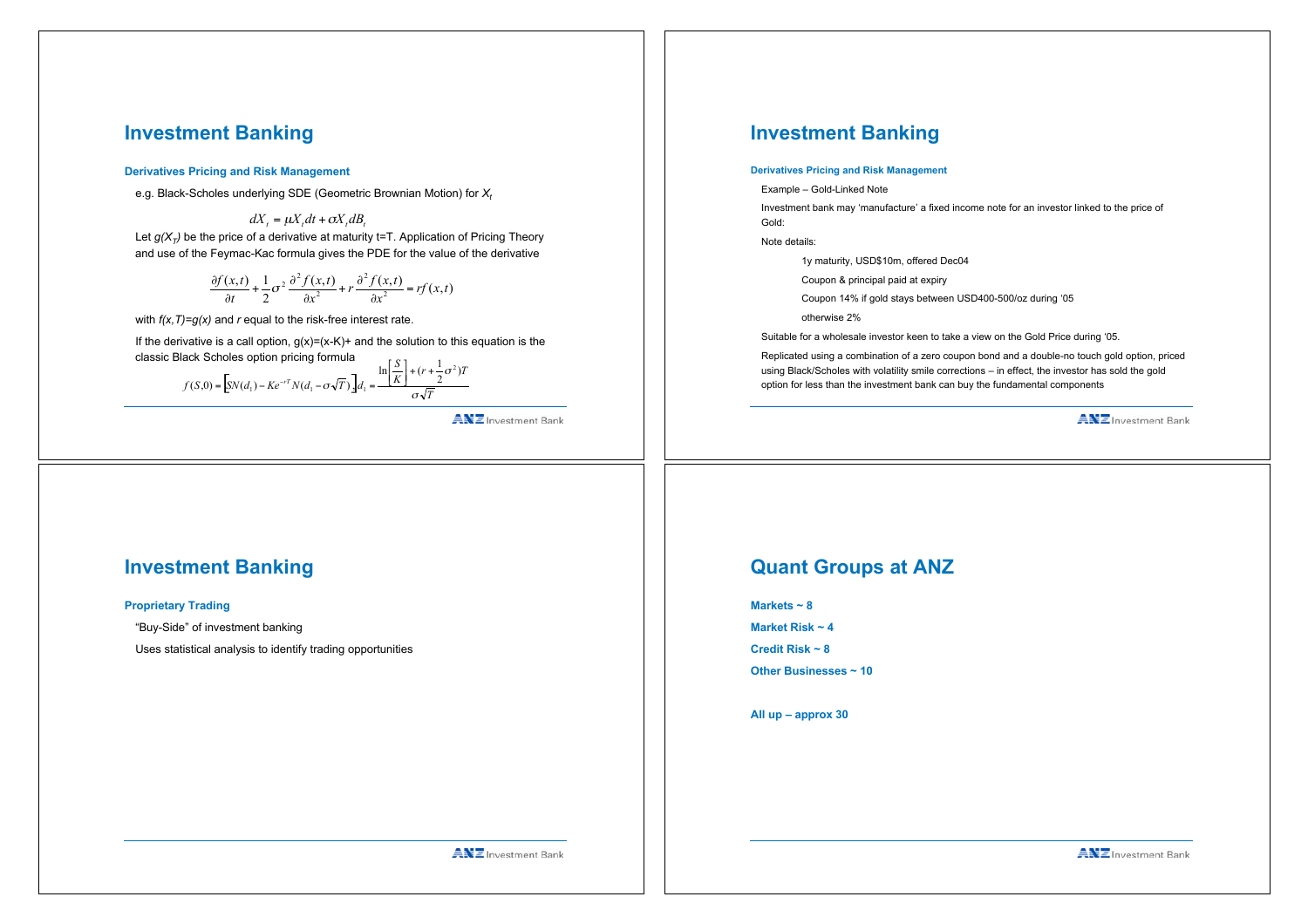# **The Ideal Quant**

#### **Education**

- PhD in a numerate discipline
- Maths, Physics, Engineering, Computational Finance
- Financial Education (not essential)
- Financial Mathematics subjects Chance and Options Pricing, Mathematics of Options Pricing – basic for Quants
- Securities Institute basic
- Master of Applied Finance Macquarie University advanced
- Master of Quantitative Finance UTS
- MBA very advanced

**ANZ** Investment Bank

# **The Ideal Quant**

#### **Skills**

#### –Maths

- Stochastic Calculus, Martingales, Theory of Options Pricing, Change of Measure, PDEs, Monte-Carlo simulation etc, Probability theory, Numerical Methods
- –Programming Skills
	- C/C++, VBA, Databases (SQL) preferred
- –Investment Banking Hot Topics
- BGM interest rate model (term structure), Structured Credit (synthetic CDOs, CDO options, CDO2), Electricity
- –Risk Hot Topics
- Copulas, Fat-tailed dependency structures, EVT, multivariate distributions, convergence of credit & market risk, holistic capital allocation

**ANZ** Investment Bank

# **The Ideal Quant**

#### **Traits**

–Ability to communicate to technical and non-technical personnel

–Analytical ability

- –Front Office
- Ability to work under pressure
- Ability to think under pressure
- Ability not to get too stressed under pressure

### **Some Resources**

#### **Jobs Boards (by no means a complete list)**

- –Australia
- Bank sites
- www.seek.com use keywork "Quant"
- http://www.austms.org.au/Jobs/Finance\_listings.html

–International

- www.wilmott.com
- http://www.numa.com/cgi-bin/numa/bb-jobs.pl?F\_FULL

**ANZ** Investment Bank